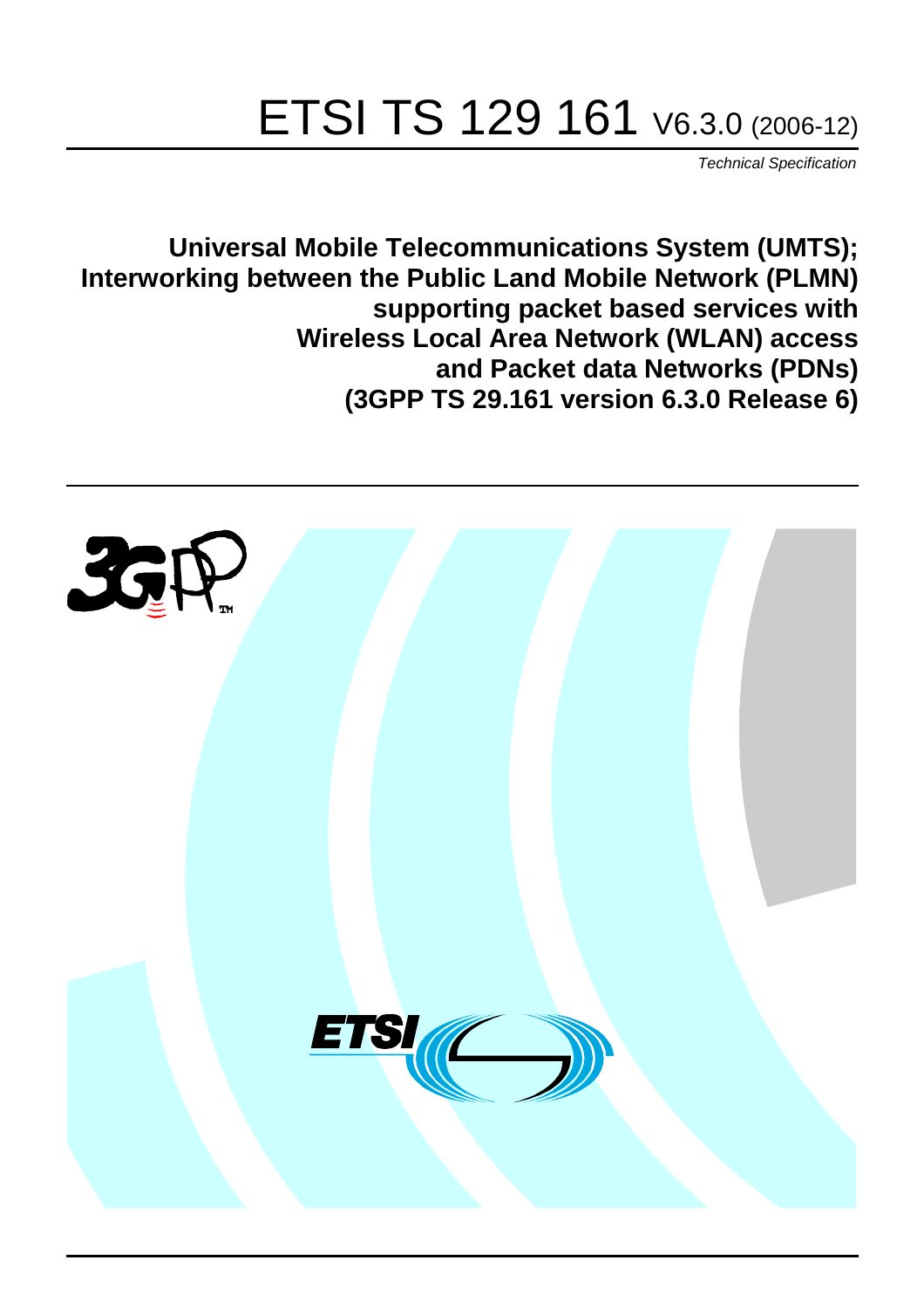Reference RTS/TSGC-0329161v630

> Keywords UMTS

#### **ETSI**

#### 650 Route des Lucioles F-06921 Sophia Antipolis Cedex - FRANCE

Tel.: +33 4 92 94 42 00 Fax: +33 4 93 65 47 16

Siret N° 348 623 562 00017 - NAF 742 C Association à but non lucratif enregistrée à la Sous-Préfecture de Grasse (06) N° 7803/88

#### **Important notice**

Individual copies of the present document can be downloaded from: [http://www.etsi.org](http://www.etsi.org/)

The present document may be made available in more than one electronic version or in print. In any case of existing or perceived difference in contents between such versions, the reference version is the Portable Document Format (PDF). In case of dispute, the reference shall be the printing on ETSI printers of the PDF version kept on a specific network drive within ETSI Secretariat.

Users of the present document should be aware that the document may be subject to revision or change of status. Information on the current status of this and other ETSI documents is available at <http://portal.etsi.org/tb/status/status.asp>

If you find errors in the present document, please send your comment to one of the following services: [http://portal.etsi.org/chaircor/ETSI\\_support.asp](http://portal.etsi.org/chaircor/ETSI_support.asp)

#### **Copyright Notification**

No part may be reproduced except as authorized by written permission. The copyright and the foregoing restriction extend to reproduction in all media.

> © European Telecommunications Standards Institute 2006. All rights reserved.

**DECT**TM, **PLUGTESTS**TM and **UMTS**TM are Trade Marks of ETSI registered for the benefit of its Members. **TIPHON**TM and the **TIPHON logo** are Trade Marks currently being registered by ETSI for the benefit of its Members. **3GPP**TM is a Trade Mark of ETSI registered for the benefit of its Members and of the 3GPP Organizational Partners.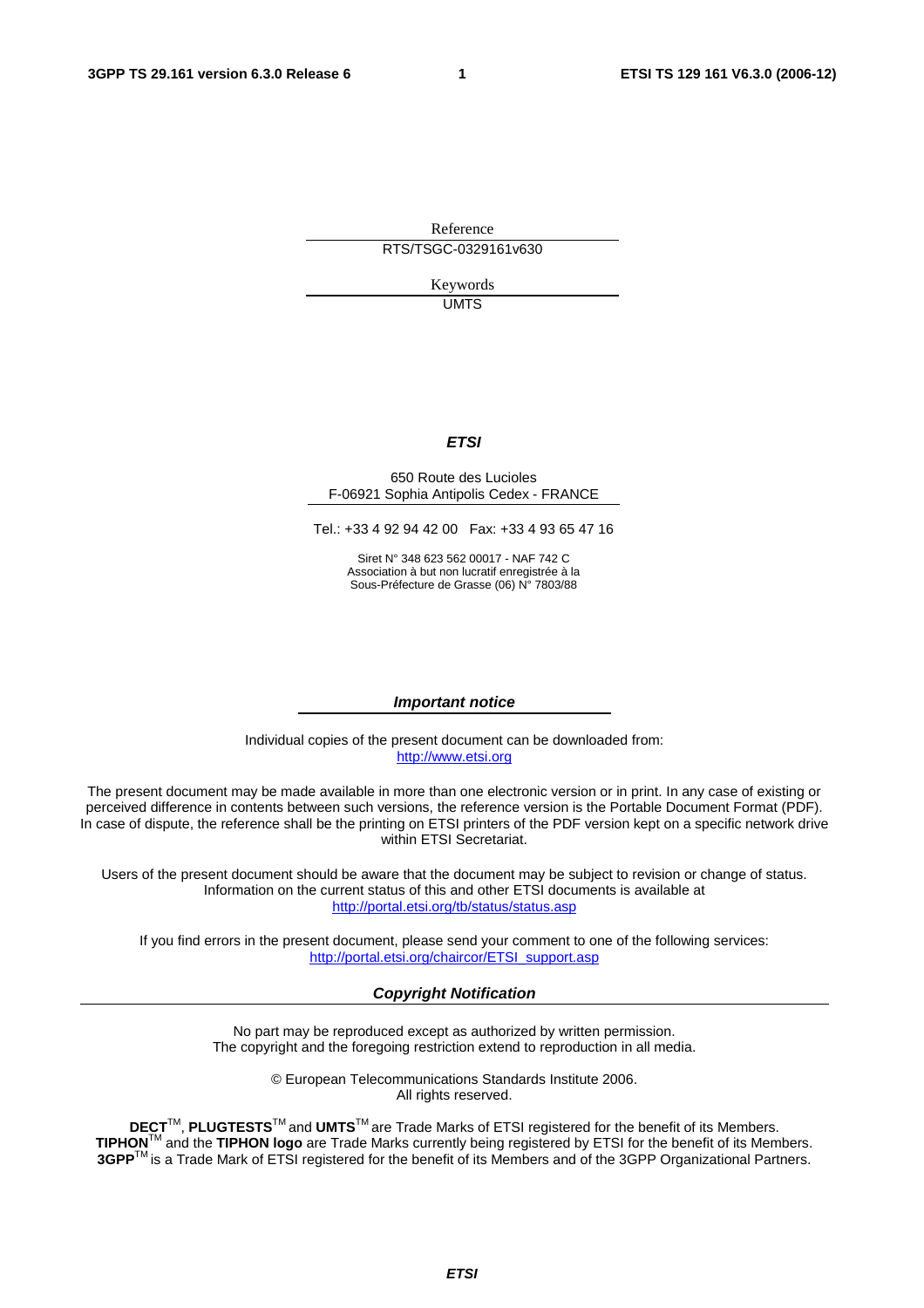### Intellectual Property Rights

IPRs essential or potentially essential to the present document may have been declared to ETSI. The information pertaining to these essential IPRs, if any, is publicly available for **ETSI members and non-members**, and can be found in ETSI SR 000 314: *"Intellectual Property Rights (IPRs); Essential, or potentially Essential, IPRs notified to ETSI in respect of ETSI standards"*, which is available from the ETSI Secretariat. Latest updates are available on the ETSI Web server ([http://webapp.etsi.org/IPR/home.asp\)](http://webapp.etsi.org/IPR/home.asp).

Pursuant to the ETSI IPR Policy, no investigation, including IPR searches, has been carried out by ETSI. No guarantee can be given as to the existence of other IPRs not referenced in ETSI SR 000 314 (or the updates on the ETSI Web server) which are, or may be, or may become, essential to the present document.

### Foreword

This Technical Specification (TS) has been produced by ETSI 3rd Generation Partnership Project (3GPP).

The present document may refer to technical specifications or reports using their 3GPP identities, UMTS identities or GSM identities. These should be interpreted as being references to the corresponding ETSI deliverables.

The cross reference between GSM, UMTS, 3GPP and ETSI identities can be found under <http://webapp.etsi.org/key/queryform.asp>.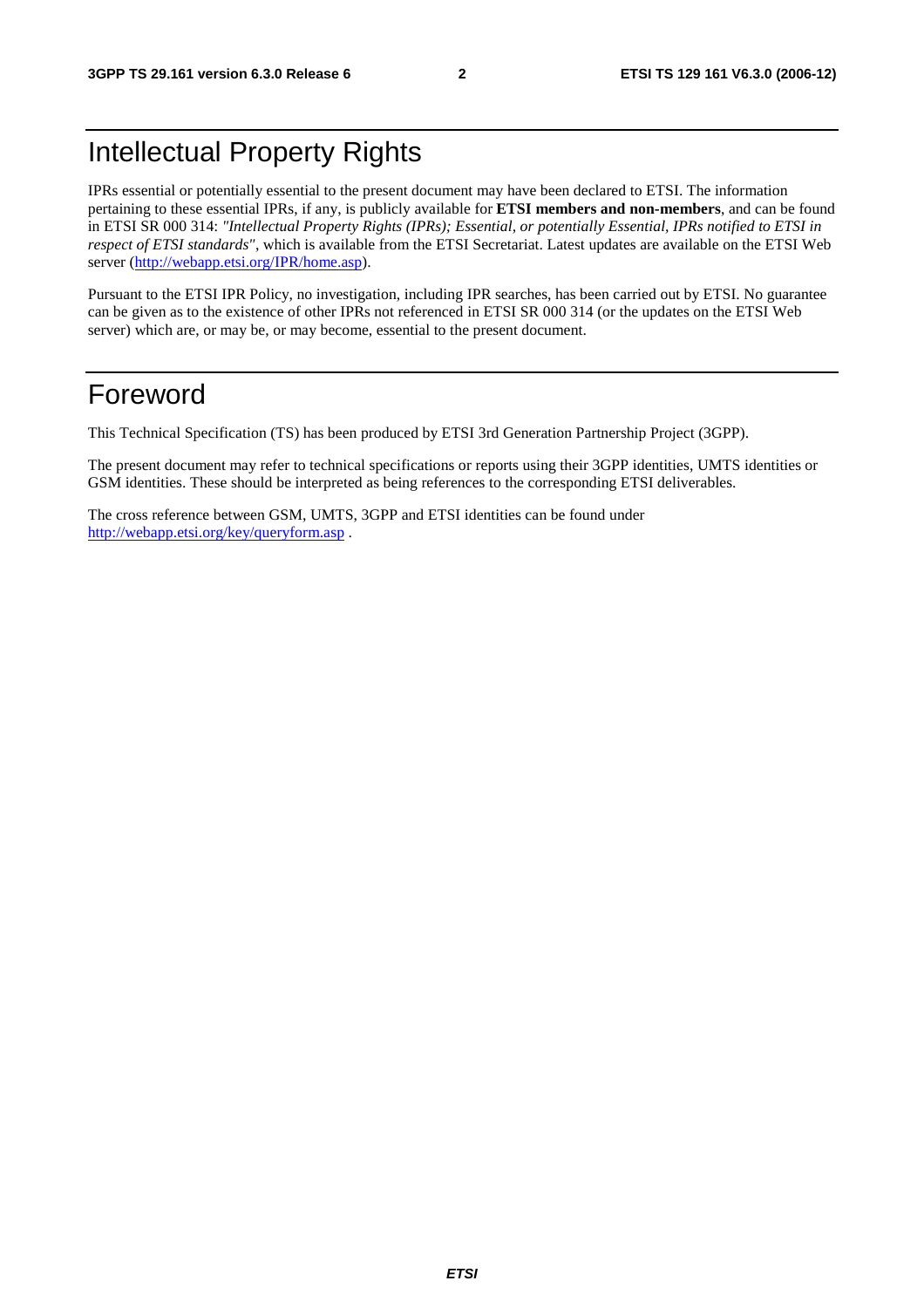#### $\mathbf{3}$

### Contents

| 1                  |                               |  |  |  |  |  |
|--------------------|-------------------------------|--|--|--|--|--|
| 2                  |                               |  |  |  |  |  |
| 3                  |                               |  |  |  |  |  |
| 3.1                |                               |  |  |  |  |  |
| 3.2                |                               |  |  |  |  |  |
| 3.3                |                               |  |  |  |  |  |
| $\overline{4}$     |                               |  |  |  |  |  |
| 4.1<br>4.2         |                               |  |  |  |  |  |
|                    |                               |  |  |  |  |  |
| 5                  |                               |  |  |  |  |  |
| 6                  |                               |  |  |  |  |  |
| 7                  |                               |  |  |  |  |  |
| 8                  |                               |  |  |  |  |  |
| 8.1                |                               |  |  |  |  |  |
| 8.2                |                               |  |  |  |  |  |
| 8.2.1              |                               |  |  |  |  |  |
| 8.2.1.1            |                               |  |  |  |  |  |
| 8.2.1.2<br>8.2.1.3 |                               |  |  |  |  |  |
| 8.2.1.3.1          |                               |  |  |  |  |  |
| 8.2.1.3.2          |                               |  |  |  |  |  |
| 8.2.1.3.3          |                               |  |  |  |  |  |
| 8.2.1.3.4          |                               |  |  |  |  |  |
| 8.3                |                               |  |  |  |  |  |
| 8.4<br>8.5         |                               |  |  |  |  |  |
| 8.6                |                               |  |  |  |  |  |
| 9                  |                               |  |  |  |  |  |
| 9.1                |                               |  |  |  |  |  |
| 9.2                |                               |  |  |  |  |  |
| 9.3                |                               |  |  |  |  |  |
| 10                 |                               |  |  |  |  |  |
| 11                 |                               |  |  |  |  |  |
| 11.1               |                               |  |  |  |  |  |
| 11.2               |                               |  |  |  |  |  |
| 11.3               |                               |  |  |  |  |  |
| 11.4               |                               |  |  |  |  |  |
| 12                 |                               |  |  |  |  |  |
| 12.1               |                               |  |  |  |  |  |
| 12.2<br>12.3       |                               |  |  |  |  |  |
|                    |                               |  |  |  |  |  |
|                    | <b>Annex A (informative):</b> |  |  |  |  |  |
|                    |                               |  |  |  |  |  |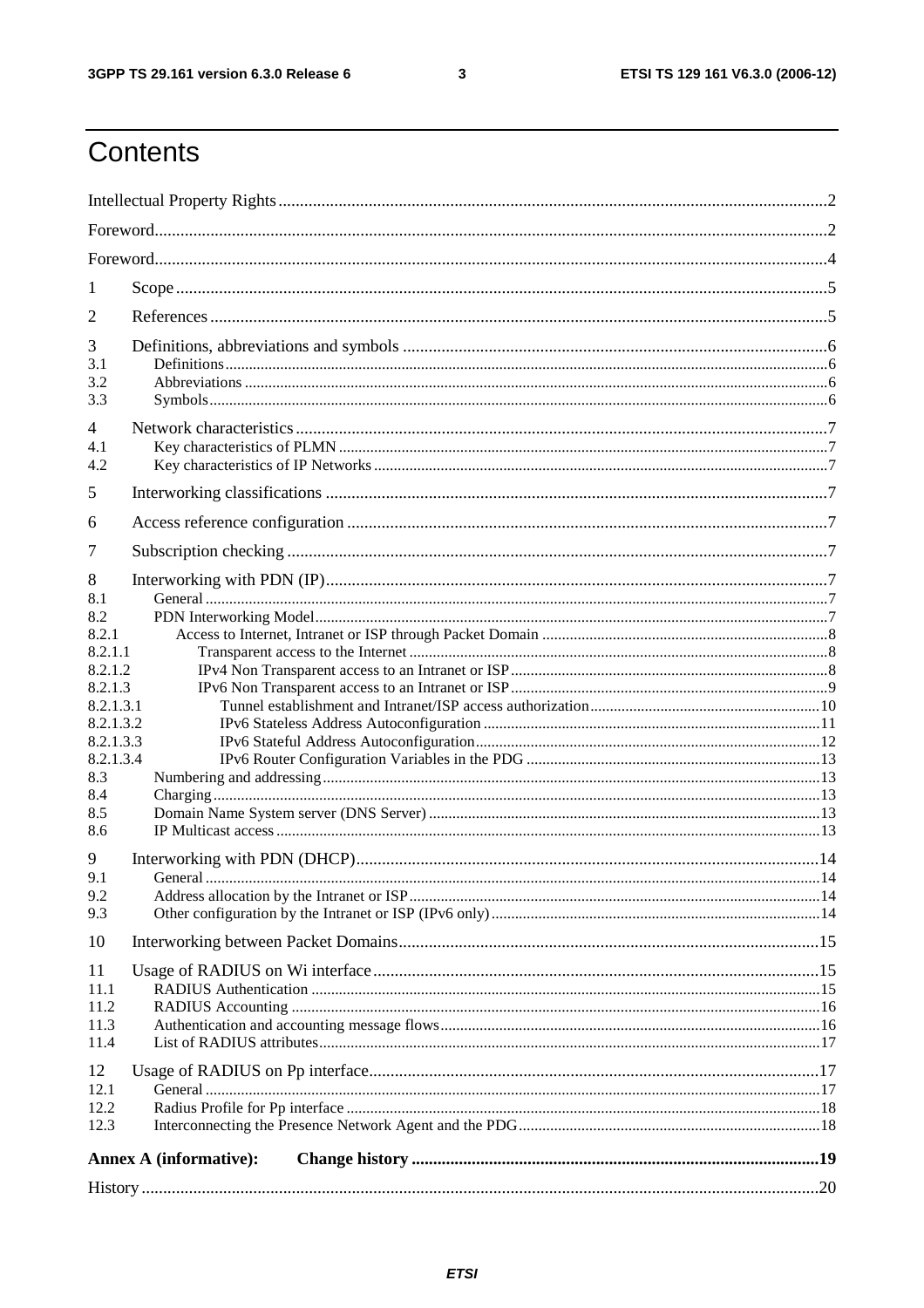### Foreword

This Technical Specification (TS) has been produced by the 3<sup>rd</sup> Generation Partnership Project (3GPP).

The present document describes the network interworking for the Packet Domain. Interworking to various external networks is defined together with the interworking for data forwarding while subscribers roam within the 3GPP system.

The contents of the present document are subject to continuing work within the TSG and may change following formal TSG approval. Should the TSG modify the contents of the present document, it will be re-released by the TSG with an identifying change of release date and an increase in version number as follows:

Version x.y.z

where:

- x the first digit:
	- 1 presented to TSG for information;
	- 2 presented to TSG for approval;
	- 3 or greater indicates TSG approved document under change control.
- y the second digit is incremented for all changes of substance, i.e. technical enhancements, corrections, updates, etc.
- z the third digit is incremented when editorial only changes have been incorporated in the document.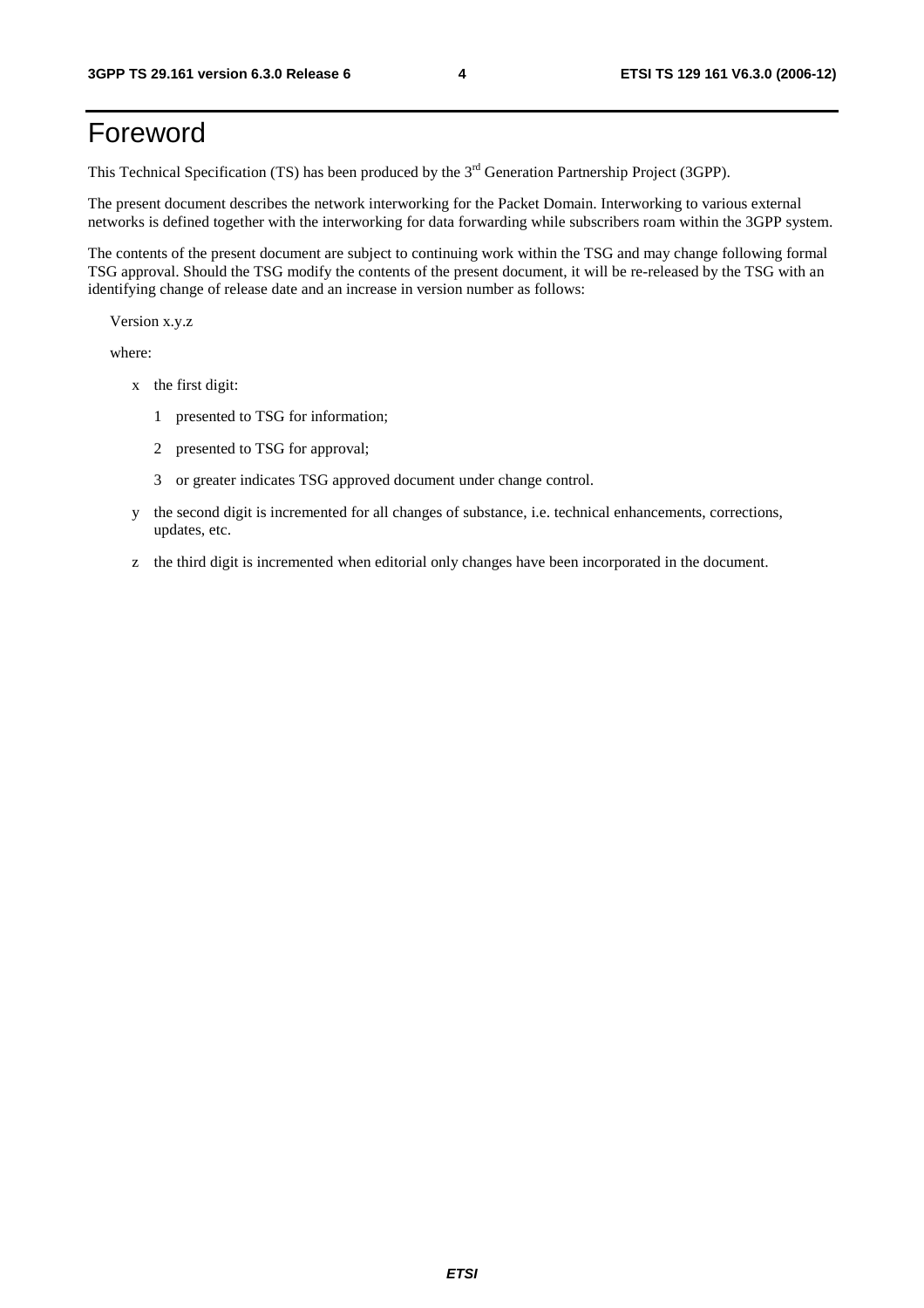### 1 Scope

The present document defines the requirements for Packet Domain interworking between a:

- a) PLMN with WLAN access and PDN;
- b) PLMN with WLAN access and PLMN.

The present document also defines, in clause 12, the usage of Radius at the Pp Reference Point between the Packet Data Gateway and the Presence Network Agent, see 3GPP TS 23.141 [18].

### 2 References

The following documents contain provisions which, through reference in this text, constitute provisions of the present document.

- References are either specific (identified by date of publication, edition number, version number, etc.) or non-specific.
- For a specific reference, subsequent revisions do not apply.
- For a non-specific reference, the latest version applies. In the case of a reference to a 3GPP document (including a GSM document), a non-specific reference implicitly refers to the latest version of that document *in the same Release as the present document*.
- [1] 3GPP TS 23.234: "3GPP system to Wireless Local Area Network (WLAN) interworking; System description".
- [2] 3GPP TS 29.234: "3GPP system to Wireless Local Area Network (WLAN) interworking; Stage 3".
- [3] 3GPP TS 24.234: "3GPP system to Wireless Local Area Network (WLAN) interworking; User Equipment (UE) to network protocols; Stage 3".
- [4] 3GPP TS 29.061: "Interworking between the Public Land Mobile Network (PLMN) supporting packet based services and Packet Data Networks (PDN)".
- [5] 3GPP TR 21.905: "Vocabulary for 3GPP Specifications".
- [6] IETF RFC 1034 (1987): "Domain names concepts and facilities".
- [7] IETF RFC 1035 (1987): "Domain names implementation and specification".
- [8] IETF RFC 2131 (1997): "Dynamic Host Configuration Protocol".
- [9] IETF RFC 3315 (2003) "Dynamic Host Configuration Protocol for IPv6 (DHCPv6)".
- [10] IETF RFC 2865 (2000): "Remote Authentication Dial In User Service (RADIUS)".
- [11] **IETF RFC 3162 (2001): "RADIUS and IPv6".**
- [12] IETF RFC 2866 (2000): "RADIUS Accounting".
- [13] IETF RFC 2373 (1998): "IP Version 6 Addressing Architecture".
- [14] IETF RFC 2461 (1998): "Neighbor Discovery for IP Version 6 (IPv6)".
- [15] IETF RFC 2462 (1998): "IPv6 Stateless Address Autoconfiguration".
- [16] 3GPP TS 33.234: "3G security; Wireless Local Area Network (WLAN) interworking security".
- [17] 3GPP TS 24.229: "Internet Protocol (IP) multimedia call control protocol based on Session Initiation Protocol (SIP) and Session Description Protocol (SDP); Stage 3".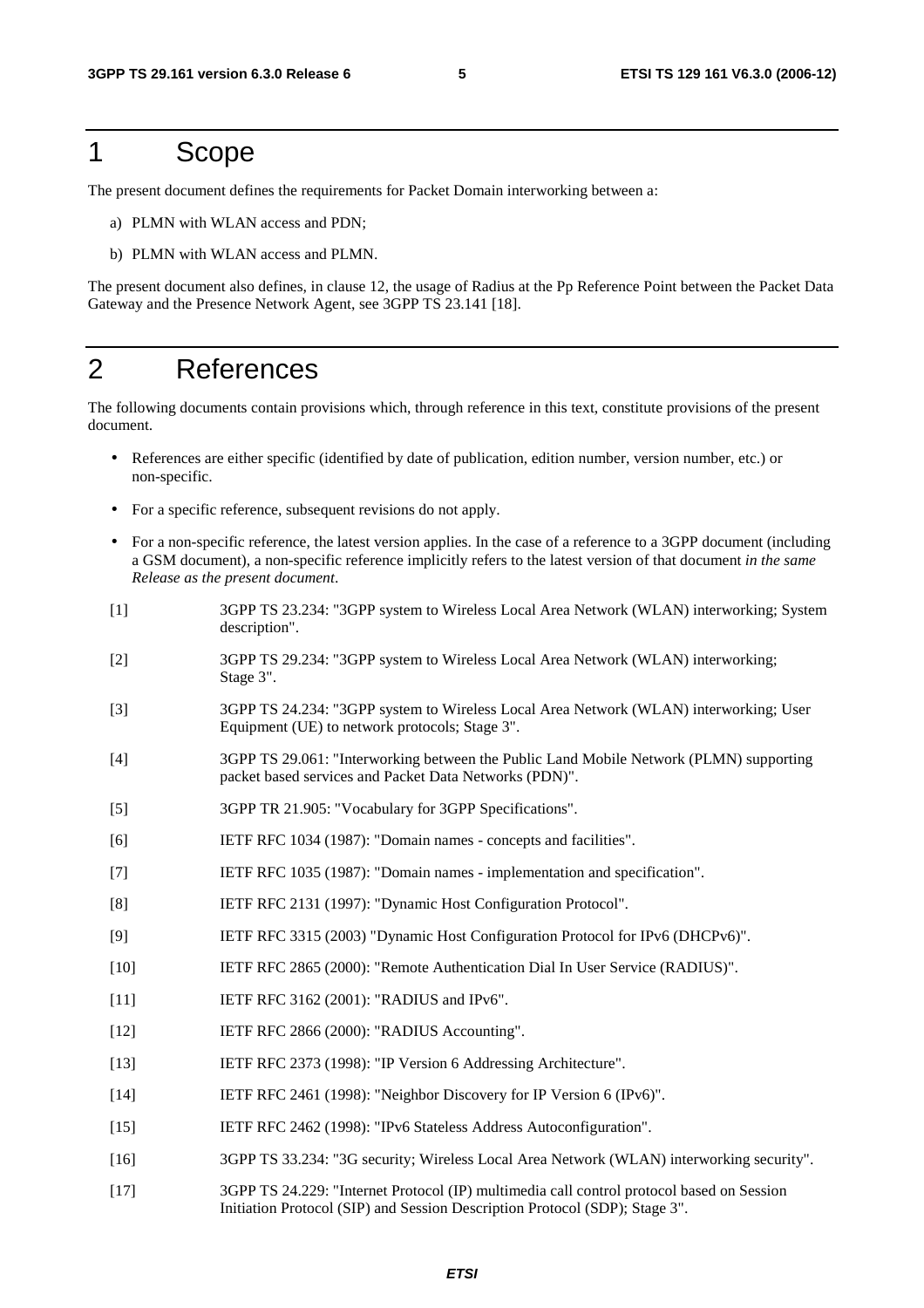[18] 3GPP TS 23.141: "Presence Service; Architecture and functional description".

### 3 Definitions, abbreviations and symbols

### 3.1 Definitions

For the purposes of the present document, the terms and definitions given in 3GPP TS 23.234 [1] and the following apply:

**3GPP - WLAN Interworking:** used generically to refer to interworking between the 3GPP system and the WLAN family of standards

**interworking WLAN:** WLAN that interworks with a 3GPP system

Serving WLAN: interworking WLAN that the user is connected to, i.e. either a visited or a home WLAN

**Visited WLAN:** interworking WLAN that Interworks only with a visited PLMN

**WLAN UE:** UE (equipped with UICC card including (U)SIM) utilized by a 3GPP subscriber to access the WLAN interworking

### 3.2 Abbreviations

For the purposes of the present document, the abbreviations given in 3GPP TR 21.905 [5] and the following apply:

| <b>APN</b>         | <b>Access Point Name</b>                      |
|--------------------|-----------------------------------------------|
| <b>DHCP</b>        | <b>Dynamic Host Configuration Protocol</b>    |
| DHCP <sub>v6</sub> | Dynamic Host Configuration Protocol version 6 |
| <b>DNS</b>         | Domain Name System                            |
| <b>IETF</b>        | <b>Internet Engineering Task Force</b>        |
| <b>IP</b>          | Internet Protocol                             |
| IPv4               | Internet Protocol version 4                   |
| IP <sub>v</sub> 6  | Internet Protocol version 6                   |
| <b>ISP</b>         | Internet Service Provider                     |
| <b>I-WLAN</b>      | Interworked / interworking WLAN               |
| LAN                | Local Area Network                            |
| <b>MTU</b>         | Maximum Transfer Unit                         |
| <b>PDG</b>         | Packet Data Gateway                           |
| <b>PDN</b>         | Packet Data Network                           |
| <b>PPP</b>         | Point-to-Point Protocol                       |
| <b>PS</b>          | Packet Switched                               |
| <b>RADIUS</b>      | Remote Authentication Dial In User Service    |
| <b>TCP</b>         | <b>Transmission Control Protocol</b>          |
| W-APN              | WLAN APN                                      |
| WLAN               | Wireless Local Area Network                   |
|                    |                                               |

### 3.3 Symbols

For the purposes of the present document, the following symbols apply:

| - Wi           | Reference point between a Packet Data Gateway and an external IP Network   |
|----------------|----------------------------------------------------------------------------|
| P <sub>D</sub> | Reference point between a Packet Data Gateway and a Presence Network Agent |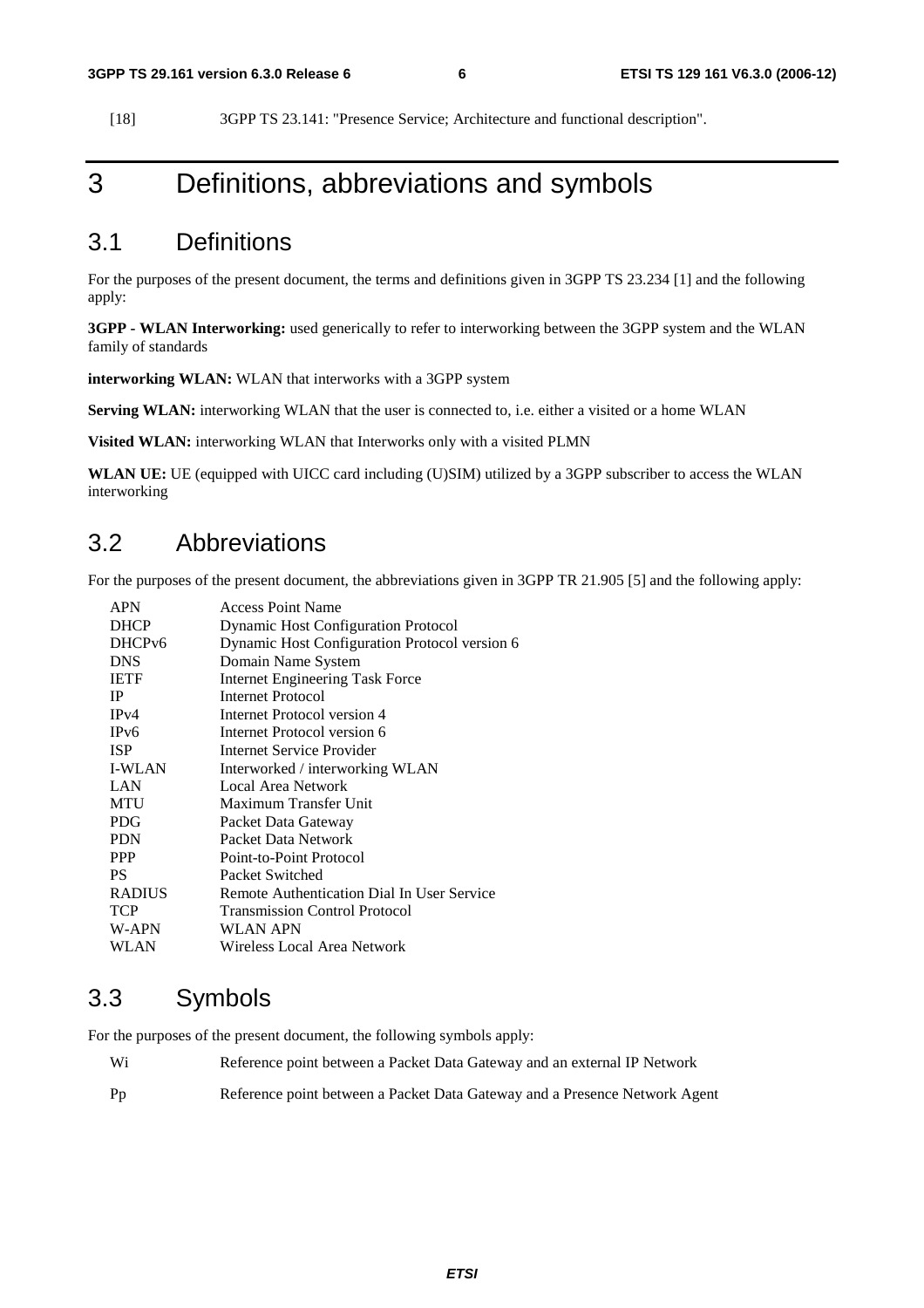### 4 Network characteristics

### 4.1 Key characteristics of PLMN

The PLMN is fully defined in the 3GPP technical specifications. The key characteristics of 3GPP - WLAN Interworking are found in 3GPP TS 23.234 [1].

### 4.2 Key characteristics of IP Networks

Refer to 3GPP TS 29.061 [4].

### 5 Interworking classifications

Refer to 3GPP TS 29.061 [4].

### 6 Access reference configuration

Refer to scenario 3 in the clause Interworking Architecture in 3GPP TS 23.234 [1].

### 7 Subscription checking

Subscription is checked during the WLAN attach procedure and at the tunnel establishment as described in 3GPP TS 23.234 [1].

### 8 Interworking with PDN (IP)

NOTE: The application of procedures in this subclause is not recommended if user authentication and authorisation with AAA server is required because of the following reason: In order to perform RADIUS Authentication, the user ID and password information have to be passed from WLAN UE to PDG. However, this function is missing in the IKEv2 protocol that 3GPP TS 33.234 [16] refers in this release. In addition, user authentication and authorisation with AAA server will be standardised in release 7.

### 8.1 General

Packet Domain with the 3GPP - WLAN Interworking access shall support interworking with networks based on the Internet Protocol (IP). These interworked networks may be either intranets or the Internet.

### 8.2 PDN Interworking Model

When interworking with the IP networks, the Packet Domain with the 3GPP - WLAN Interworking access can operate IPv4 or IPv6. The interworking point with IP networks is at the Wi reference point, refer to scenario 3 in the clause Interworking Architecture in 3GPP TS 23.234 [1].

The PDG for interworking with the IP network is the access point of the Packet Domain. In this case the Packet Domain network will look like any other IP network or subnetwork.

Typically in the IP networks, the interworking with subnetworks is done via IP routers. The Wi reference point is between the PDG and the external IP network. From the external IP network's point of view, the PDG is seen as a normal IP router. The L2 and L1 layers are operator specific.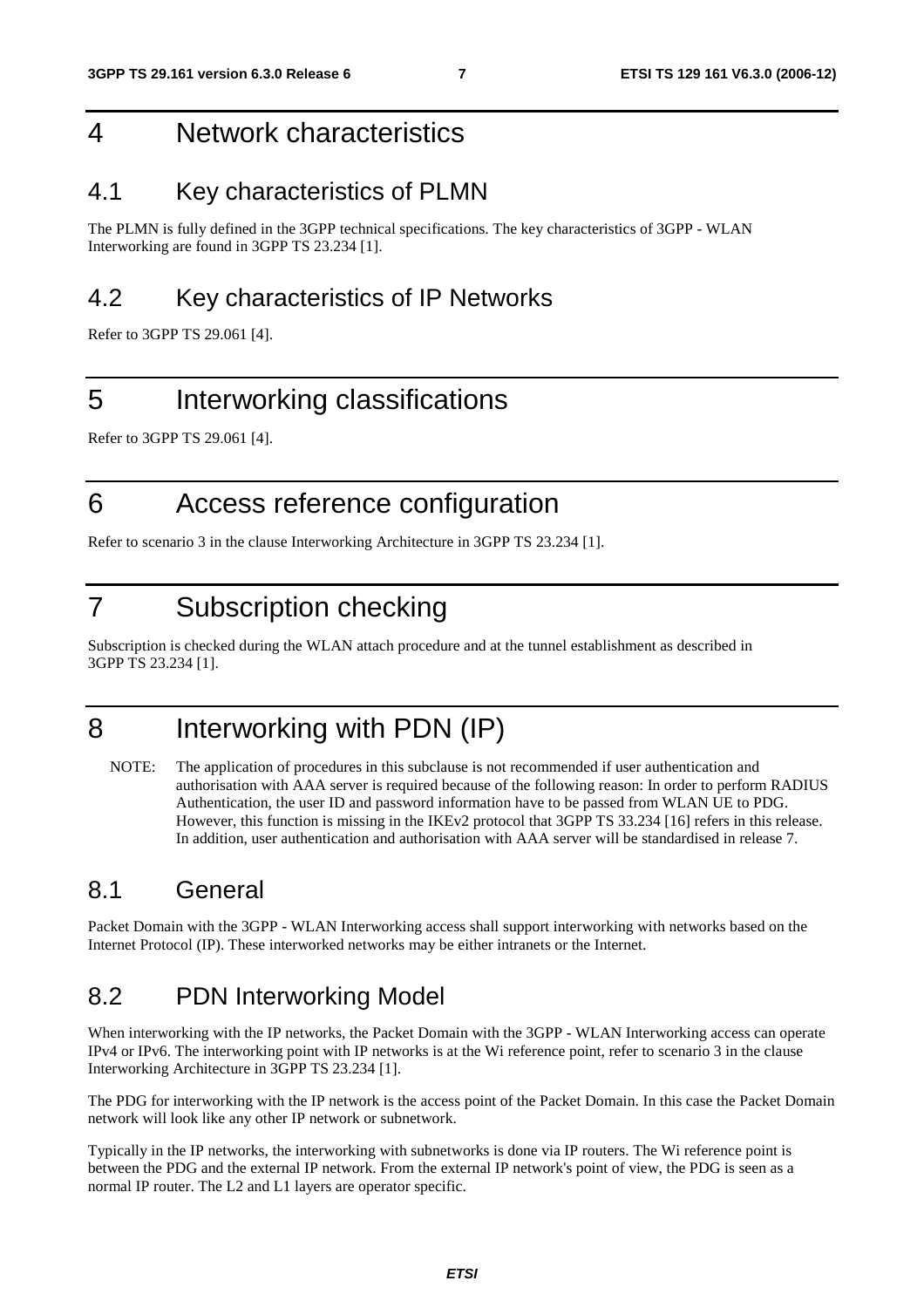It is out of the scope of the present document to standardize the router functions and the used protocols in the Wi reference point.

Interworking with user defined ISPs and private/public IP networks is subject to interconnect agreements between the network operators.

No user data or header compression is done in the PDG.

### 8.2.1 Access to Internet, Intranet or ISP through Packet Domain

The access to Internet, Intranet or ISP may involve specific functions such as user authentication, user's authorization, end to end encryption between the UE and Intranet/ISP, allocation of a dynamic address belonging to the PLMN/Intranet/ISP addressing space, IPv6 address autoconfiguration, etc.

For this purpose the Packet Domain may offer:

- either direct transparent access to the Internet; or
- a non-transparent access to the Intranet/ISP. In this case the Packet Domain, i.e. the PDG, takes part in the functions listed above.

#### 8.2.1.1 Transparent access to the Internet

The WLAN UE is given an IPv4 address or IPv6 Prefix belonging to the operator addressing space. The address or IPv6 Prefix is given either at subscription in which case it is a static address or at the WLAN session authorization in which case it is a dynamic address. This address or IPv6 Prefix is used for packet forwarding between the Internet and the PDG and within the packet domain. With IPv6, either Stateless or Stateful Address Autoconfiguration shall be used to assign an IPv6 address to the terminal. These procedures are as described in the IPv6 non-transparent access case except that the addresses belong to the operator addressing space. The use of stateful or stateless is configured per W-APN.

The transparent case provides at least a basic ISP service. As a consequence of this it may therefore provide a bearer service for a tunnel to a private Intranet. For details of this specific case, refer to 3GPP TS 29.061 [4], subclause "Transparent access to the Internet".

#### 8.2.1.2 IPv4 Non Transparent access to an Intranet or ISP

The WLAN UE is given an address belonging to the Intranet/ISP addressing space. The address is given either at subscription in which case it is a static address or at the WLAN session authorization in which case it is a dynamic address. This address is used for packet forwarding within the PDG and for packet forwarding on the Intranet/ISP. This requires a link between the PDG and an address allocation server, like AAA or DHCP belonging to the Intranet/ISP.

Access to the ISP/Intranet is requested after the WLAN access authentication and authorization between the UE and the 3GPP AAA proxy, in conjunction with the tunnel establishment procedure between the WLAN UE and the PDG. The tunnel establishment request brings the required parameters (User ID and W-APN) to the PDG; refer to 3GPP TS 24.234 [3].

If the UE requests an IP address from a DHCP server, refer to RFC 2131 [8], the tunnel establishment acknowledgement brings the IP address from the PDG to the WLAN UE, refer to 3GPP TS 24.234 [3].

Figure 1 describes the access signalling between the PDG and the ISP/Intranet in the IPv4 Non-Transparent case.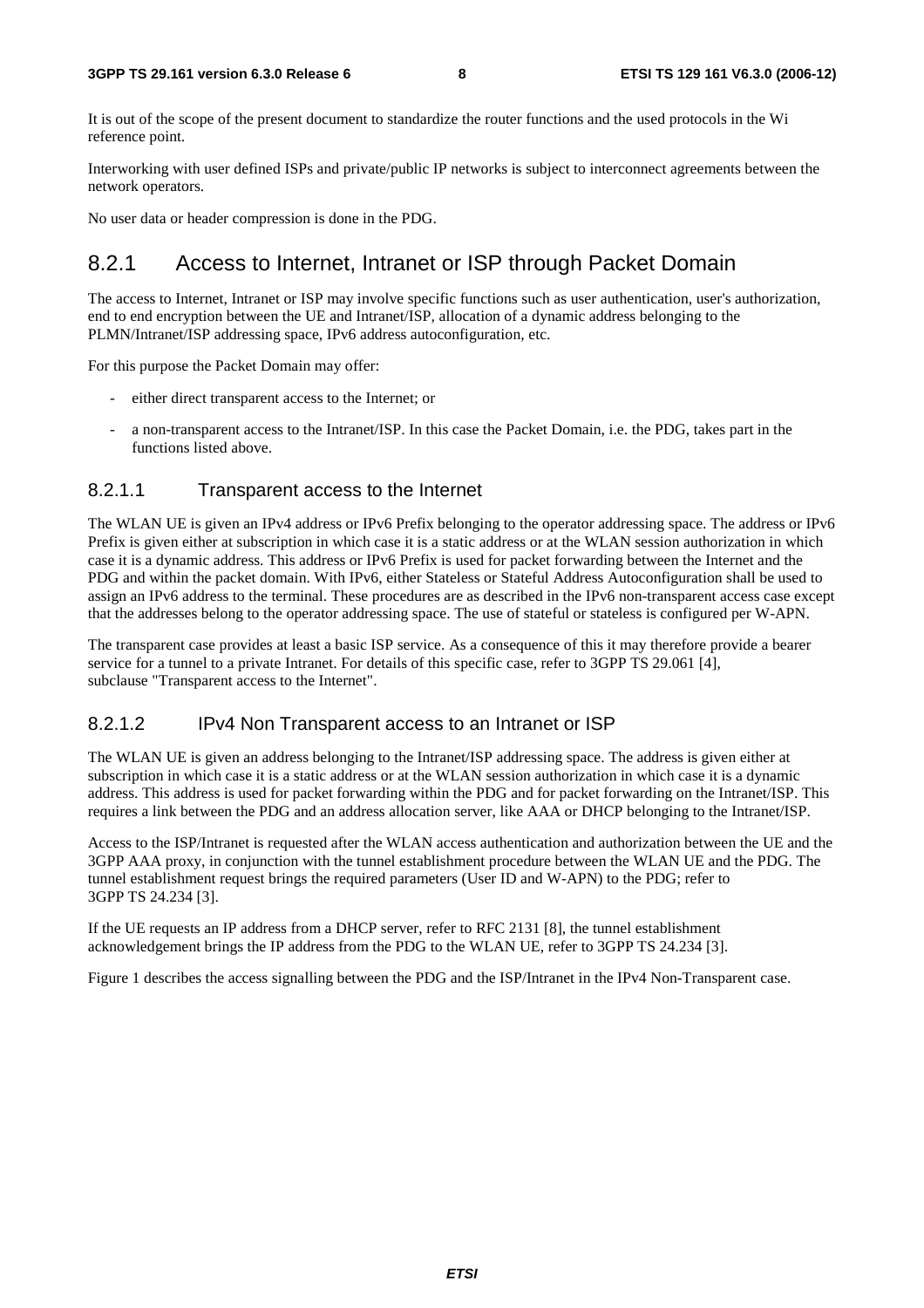

**Figure 1: IPv4 Non-Transparent access to an Intranet or ISP** 

#### 8.2.1.3 IPv6 Non Transparent access to an Intranet or ISP

When using IPv6 Address Autoconfiguration (either Stateless or Stateful), the process of setting up the access to an Intranet or ISP involves two signalling phases. The first signalling phase is done in the control plane and consists of the WLAN access authentication and authorization and tunnel establishment. The second signalling phase is done in the user plane.

The user plane signalling phase shall be either stateless or stateful. The stateless procedure, which involves only the WLAN UE and the PDG, is described in subclause "IPv6 Stateless Address Autoconfiguration". The stateful procedure, which involves the WLAN UE, PDG (as DHCP relay agent) and one or several DHCP servers on the Intranet or ISP, is described in subclause "IPv6 Stateful Address Autoconfiguration".

Whether to use stateless or stateful address autoconfiguration procedure is configured per W-APN in the PDG. For W-APNs configured as stateless, the PDG shall only use the Prefix part of the IPv6 address for forwarding of UE terminated IP packets. The size of the prefix shall be according to the maximum prefix length for a global IPv6 address as specified in the IPv6 Addressing Architecture, see RFC 2373 [13].

The selection between Stateful and Stateless Autoconfiguration is dictated by the Router Advertisements sent by the PDG as described in the corresponding subclauses below and according to the principles defined in RFC 2461 [14] and RFC 2462 [15].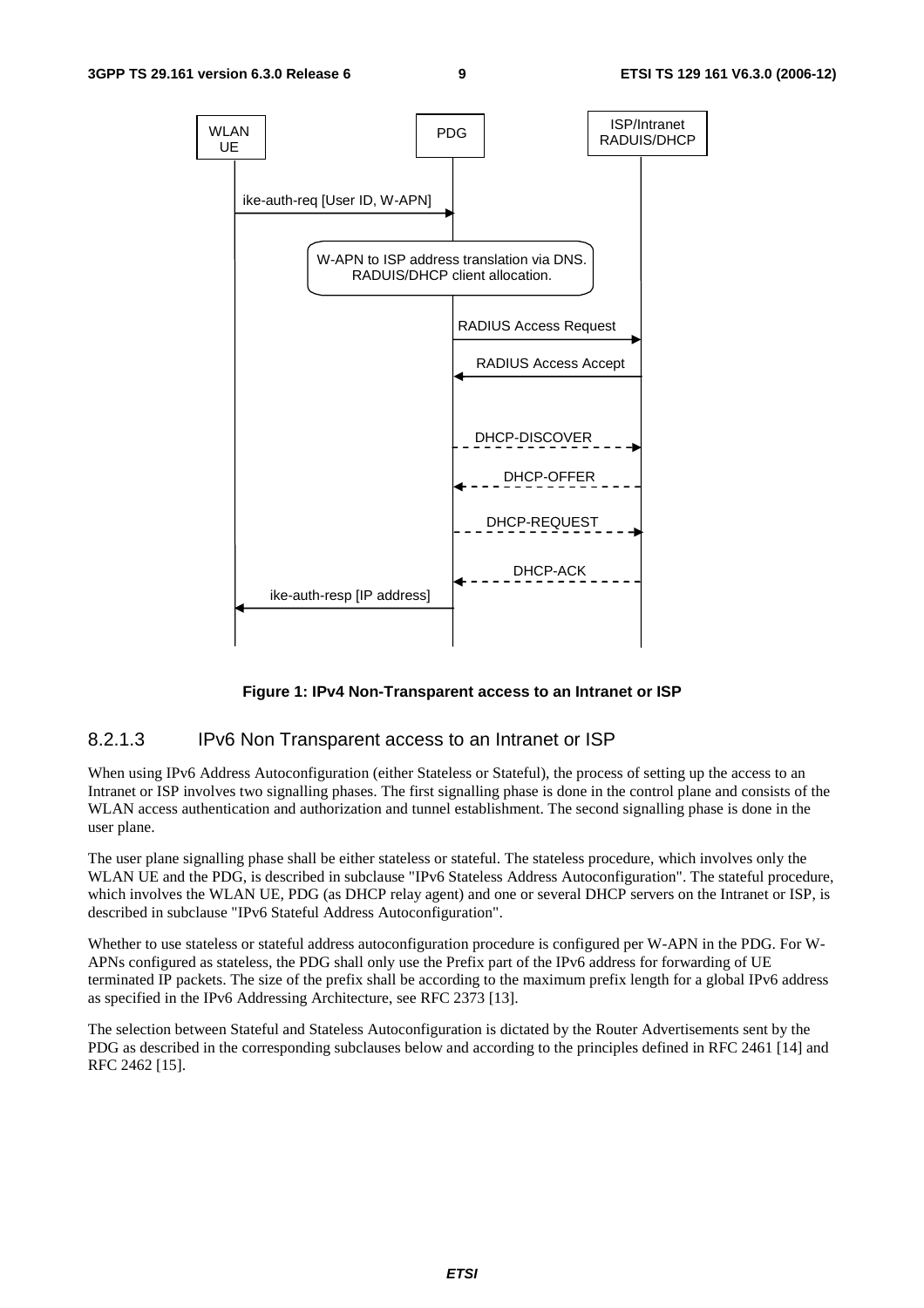#### 8.2.1.3.1 Tunnel establishment and Intranet/ISP access authorization

The PDG provides the WLAN UE with an IPv6 Prefix belonging to the Intranet/ISP addressing space. A dynamic IPv6 address shall be given using either stateless or stateful address autoconfiguration. This IPv6 address is used for packet forwarding within the packet domain and for packet forwarding on the Intranet/ISP. The WLAN UE may send an authentication request at the tunnel establishment and the PDG may request user authentication from a server, e.g. AAA, belonging to the Intranet/ISP.

Access to the ISP/Intranet is requested after the WLAN access authentication and authorization between the UE and the 3GPP AAA proxy, in conjunction with the tunnel establishment procedure between the WLAN UE and the PDG. The tunnel establishment request brings the required parameters (User ID and W-APN) to the PDG, refer to 3GPP TS 24.234 [3].

In order to avoid any conflict between the link-local address of the WLAN UE and that of the PDG, the Interface-Identifier used by the UE to build its link-local address shall be assigned by the PDG. The PDG ensures the uniqueness of this interface-identifier.

Figure 2 describes the tunnel establishment between the WLAN UE and the PDG in the IPv6 Non-Transparent case.

The PDG deduces from local configuration data associated with the W-APN:

- IPv6 address allocation type (stateless or stateful);
- the source of IPv6 Prefixes in the stateless case (PDG internal prefix pool, or external address allocation server);
- any server(s) to be used for address allocation, authentication and/or protocol configuration options retrieval (e.g. IMS related configuration, see 3GPP TS 24.229 [17]);
- the protocol e.g. RADIUS, to be used with the server(s);
- the communication and security feature needed to communicate with the server(s).

As an example the PDG may use one of the following options:

- PDG internal Prefix pool for IPv6 prefix allocation and no authentication;
- PDG internal Prefix pool for IPv6 prefix allocation and RADIUS for authentication. The AAA server responds with either an Access-Accept or an Access-Reject to the RADIUS client in the PDG;
- RADIUS for authentication and IPv6 prefix allocation. The AAA server responds with either an Access-Accept or an Access-Reject to the RADIUS client in the PDG.

DHCPv6 may be used for IPv6 prefix allocation.

IPv6 Prefixes in a PDG internal Prefix pool shall be configurable and structured per W-APN.

The PDG shall return an IPv6 address composed of a Prefix and an Interface-Identifier in the tunnel establishment acknowledgement message (ike-auth-resp). The Interface-Identifier may have any value and it does not need to be unique within or across W-APNs. It shall however not conflict with the Interface-Identifier the PDG has selected for its own side of the UE-PDG link. The Prefix assigned by the PDG or the external AAA server shall be globally or sitelocal unique, if stateless address autoconfiguration is configured on this W-APN. If, on the other hand, stateful address autoconfiguration is configured on the W-APN, the Prefix part of the IPv6 address returned to the UE shall be set to the link-local prefix (FE80::/64).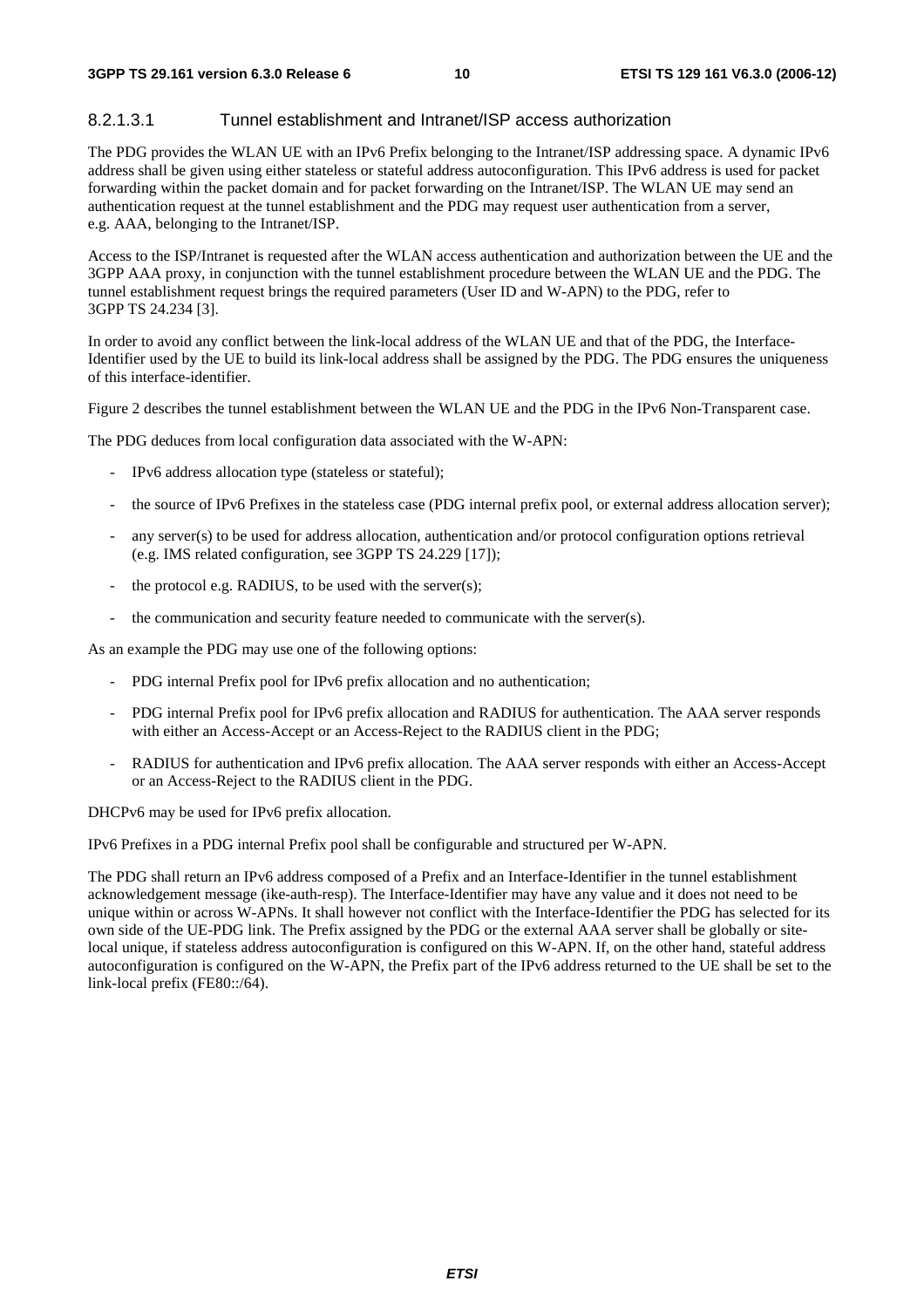

NOTE: DHCPv6 may be used or IPv6 prefix allocation.

#### **Figure 2: Tunnel establishment and Intranet/ISP access authorization**

#### 8.2.1.3.2 IPv6 Stateless Address Autoconfiguration

The tunnel establishment and Intranet/ISP access authorization is followed by a stateless address autoconfiguration procedure, which provides the WLAN UE with an IPv6 Global or Site-Local Unicast Address for the Intranet/ISP. (A terminal, e.g. a PC or a PDA with the WLAN UE may not have been able to receive the IP address during the 3GPP specific tunnel establishment signalling).

The procedure describing W-APNs configured to use Stateless Address Autoconfiguration may be as follows, (for details refer to RFC 2462 [15] and RFC 2461 [14]):

- After the tunnel establishment, the PDG starts sending Router Advertisements periodically in the tunnel towards the WLAN UE, with the M-flag cleared to indicate stateless address autoconfiguration.
- The UE may issue a Router Solicitation directly after the user plane establishment. This shall trigger the PDG to send a Router Advertisement immediately.
- The Prefix sent in the Router Advertisements shall be identical to the Prefix returned earlier in the tunnel establishment acknowledgement.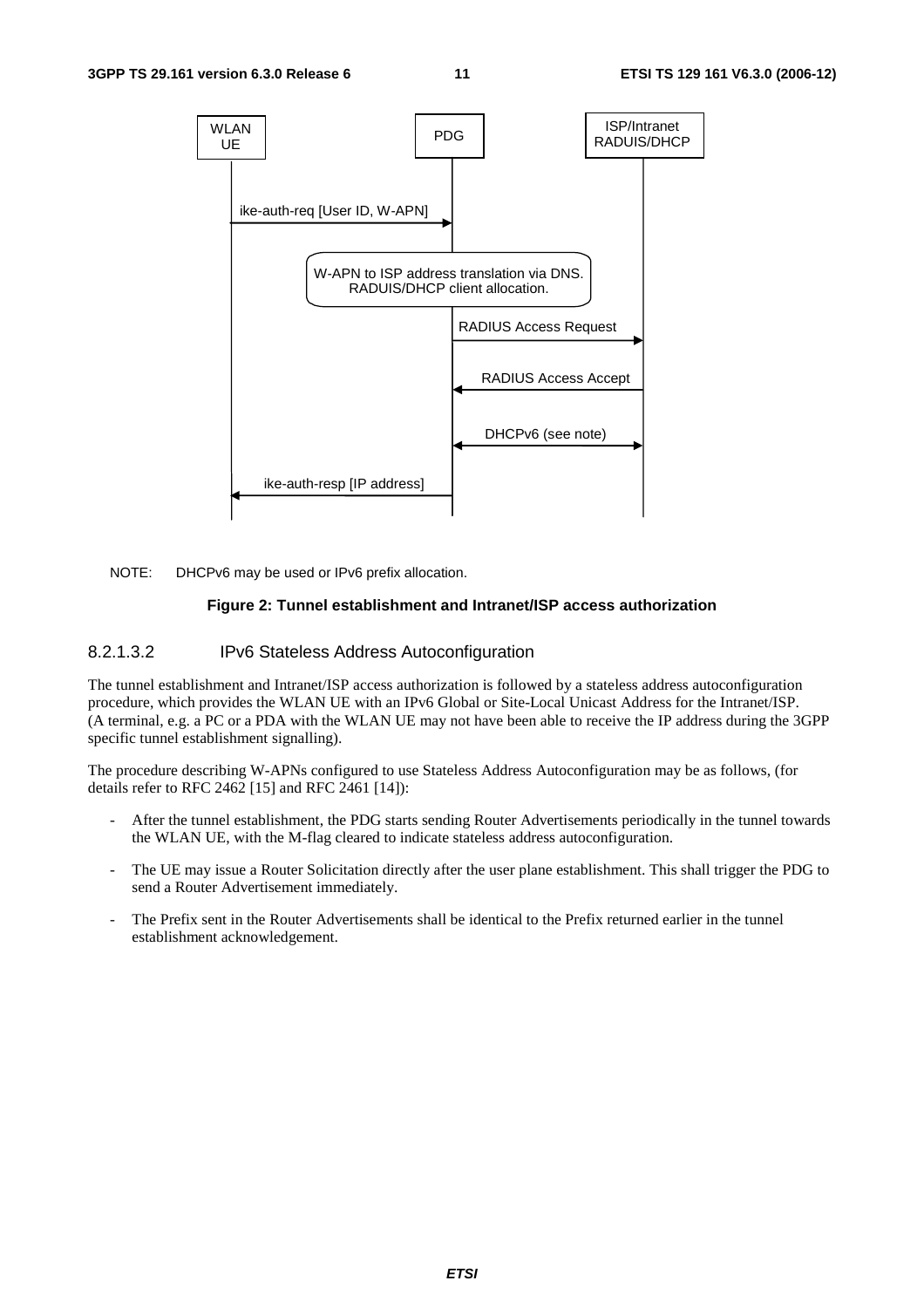

**Figure 3: IPv6 Stateless Address Autoconfiguration** 

#### 8.2.1.3.3 IPv6 Stateful Address Autoconfiguration

The tunnel establishment and Intranet/ISP access authorization is followed by a stateful address autoconfiguration procedure, which provides the WLAN UE with an IPv6 Global or Site-Local Unicast Address from the Intranet/ISP. The address has not yet been available during the tunnel establishment phase, but the UE requests the address from the Intranet/ISP by the stateful address autoconfiguration procedure. The PDG acts as a DHCP relay agent.

The procedure describing W-APNs configured to use Stateful Address Autoconfiguration may be as follows, (for details refer to RFC 2461 [14] and RFC 3315 [9]):

- The UE issues a Router Solicitation after the user plane establishment.
- This triggers the PDG to start sending Router Advertisements periodically in the tunnel towards the WLAN UE, with the M-flag set to indicate stateful address autoconfiguration and with no IPv6 prefix.
- When the UE receives the Router Advertisement with the M-flag set, it starts a DHCPv6 configuration including a request for an IPv6 address.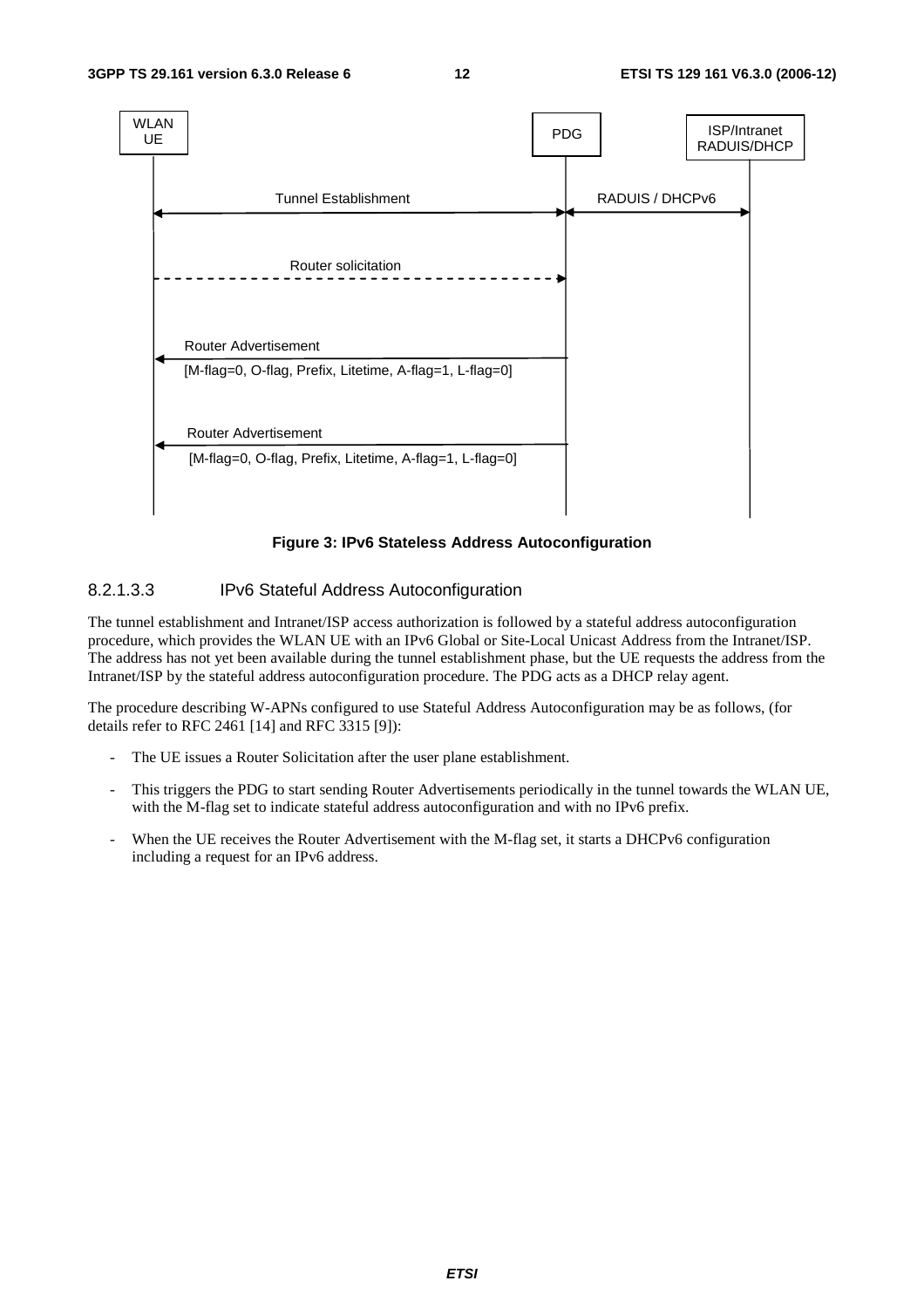

**Figure 4: IPv6 Stateful Address Autoconfiguration** 

#### 8.2.1.3.4 IPv6 Router Configuration Variables in the PDG

Refer to 3GPP TS 29.061 [4], subclause "IPv6 Router Configuration Variables in the GGSN".

### 8.3 Numbering and addressing

Refer to 3GPP TS 23.234 [1] and 3GPP TS 29.061 [4].

### 8.4 Charging

Refer to 3GPP TS 23.234 [1] and 3GPP TS 29.234 [2].

### 8.5 Domain Name System server (DNS Server)

Provision of Domain Name services shall be provided by the PLMN operators in the transparent case and the ISP in the non-transparent case. (DNS documentation is provided in RFC 1034 [6] and RFC 1035 [7]).

### 8.6 IP Multicast access

The Packet Domain with 3GPP – WLAN interworking access may allow an access to IP Multicast traffic coming from an external network. The support of IP Multicast in the Packet Domain is optional.

In order for the Packet Core Network with WLAN interworking access to support Multicast traffic that allows the WLAN UE to subscribe to multicast groups from outside the PLMN, the PDG shall support IGMP (IPv4) and/or MLD (IPv6) and one or more Inter-Router Multicast protocols, such as DVMRP, MOSPF, or PIM-SM.

For details, refer to 3GPP TS 29.061 [4], subclause "IP Multicast access".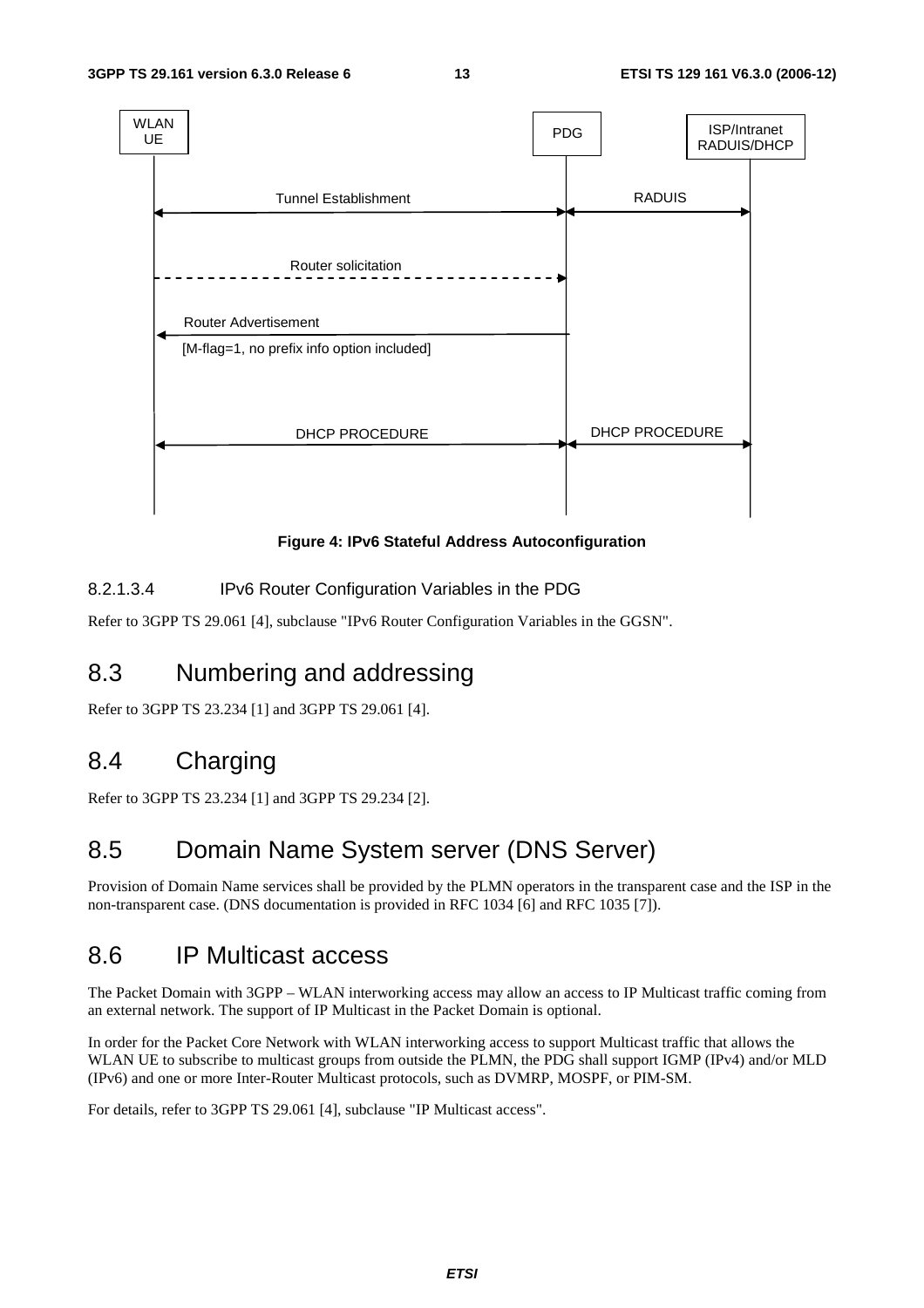### 9 Interworking with PDN (DHCP)

### 9.1 General

In current LAN environments the most commonly used configuration protocol is DHCP (Dynamic Host Configuration Protocol, RFC 2131 [8]) and DHCPv6 (Dynamic Host Configuration Protocol for IPv6, RFC 3315 [9]). It provides a mechanism for passing a large set of configuration parameters to hosts connected to a TCP/IP network (IP address, sub-net mask, domain name, MTU, etc.) in an automatic manner. Moreover DHCP may assign IP addresses to clients for a finite lease time, allowing for sequential reassignment of addresses to different users.

The lease time is chosen by the administrator of the DHCP server (in the external network), and is therefore out of the scope of the present document.

The Packet Domain offers the end user the possibility to run DHCP end-to-end the same way as he does when connected directly to a LAN (e.g. an enterprise Intranet). No modifications should be required in common implementations of DHCP clients and servers. However a Packet Domain-specific DHCP relay agent, refer to RFC 2131 [8] and RFC 3315 [9],is needed in the PDG so as to allow correct routing of DHCP requests and replies between the WLAN UE and the DHCP servers.

### 9.2 Address allocation by the Intranet or ISP

Address allocation schemes using DHCP are described in subclause "Access to Internet, Intranet or ISP through Packet Domain", with details for IPv4 in RFC 2131 [8] and for IPv6 in RFC 3315 [9].

### 9.3 Other configuration by the Intranet or ISP (IPv6 only)

When using IPv6, in some situations the WLAN UE may need additional configuration information from the Intranet or ISP besides the IP address. It may for example be IMS related configuration options (see 3GPP TS 24.229 [17]). If the UE is DHCP capable and the IPv6 address has been allocated using Stateless Address Autoconfiguration, the UE may use a procedure as in the example in figure 5 to configure additional external network protocol parameters, or other parameters that apply to the Intranet or ISP. The PDG shall in this case indicate to the UE that there is additional configuration information to retrieve by setting the O-flag in the Router Advertisements. This shall be configured per W-APN in the PDG.

The following bullets describe an example of a signal flow, where the UE directs an Information-Request to the All\_DHCP\_Relay\_Agents\_and\_Servers multicast address. The UE may also direct the message to a specific server instead of all servers. For a detailed description of the DHCPv6 messages refer to the DHCPv6 RFC 3315 [9]. The sequence is depicted in figure 5.

- 1) A Router Advertisement with the O-flag set is sent from the PDG to the UE to indicate to it to retrieve other configuration information.
- 2) The UE sends an INFORMATION-REQUEST message with the IP destination address set to the All\_DHCP\_Relay\_Agents\_and\_Servers multicast address defined in the DHCPv6 RFC 3315 [9]. The source address shall be the link-local address of the UE. The DHCP relay agent in the PDG shall forward the message.
- 3) DHCP servers receiving the forwarded INFORMATION-REQUEST message reply by sending a RELAY-REPLY message, with the "Relay Message" option including a REPLY message with the requested configuration parameters.

The UE chooses one of the possibly several REPLY messages and extracts the configuration information.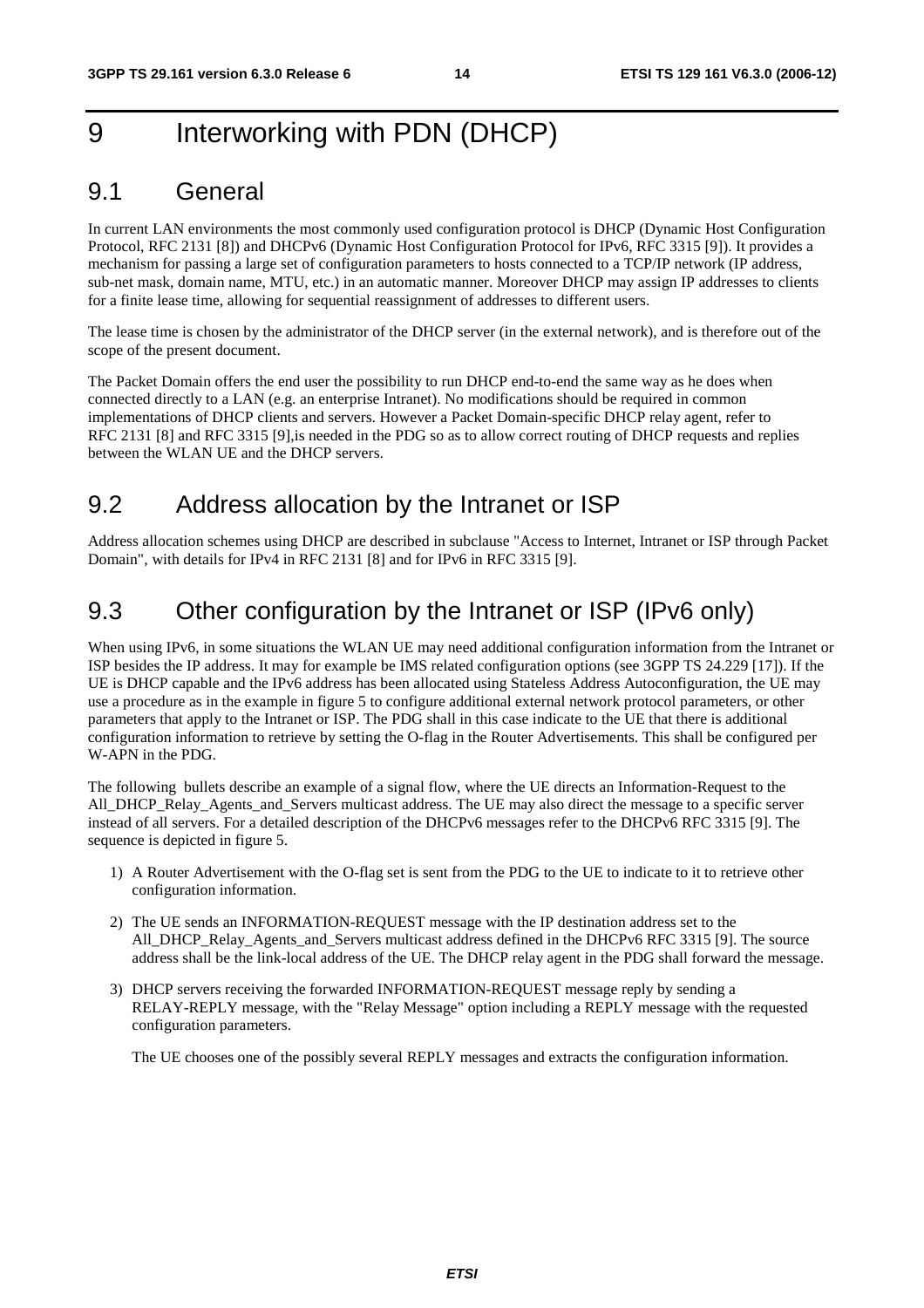

**Figure 5: DHCPv6 other configuration signal flow** 

### 10 Interworking between Packet Domains

Refer to 3GPP TS 23.234 [1].

### 11 Usage of RADIUS on Wi interface

NOTE: The application of procedures in subclause 11.1 is not recommended. The application of procedures in subclause 11.3 is only recommended if user authentication and authorisation is not required. The procedures of those flows are incomplete for the following reason: In order to perform RADIUS Authentication, user ID and password information have to be passed from WLAN UE to PDG. However, this function is missing in the IKEv2 protocol that 3GPP TS 33.234 [16] refers in this release. In addition, user authentication and authorisation with AAA server will be standardised in release 7.

A PDG may, on a per W-APN basis, use RADIUS authentication to authenticate a user and RADIUS accounting to provide information to an AAA (Authentication, Authorization and Accounting) server.

### 11.1 RADIUS Authentication

RADIUS Authentication shall be used according to RFC 2865 [10] and RFC 3162 [11].

The RADIUS client function may reside in a PDG. When the PDG receives a tunnel establishment request, the RADIUS client function may send the authentication information to an authentication server, which is identified during the W-APN provisioning.

The authentication server checks that the user can be accepted. The response (when positive) may contain network information, such as an IPv4 address or IPv6 prefix for the user.

The information delivered during the RADIUS authentication can be used to automatically correlate the users identity to the IPv4 address or IPv6 prefix, assigned/confirmed by the PDG or the authentication server respectively. The same procedure applies, in case of sending the authentication to a 'proxy' authentication server.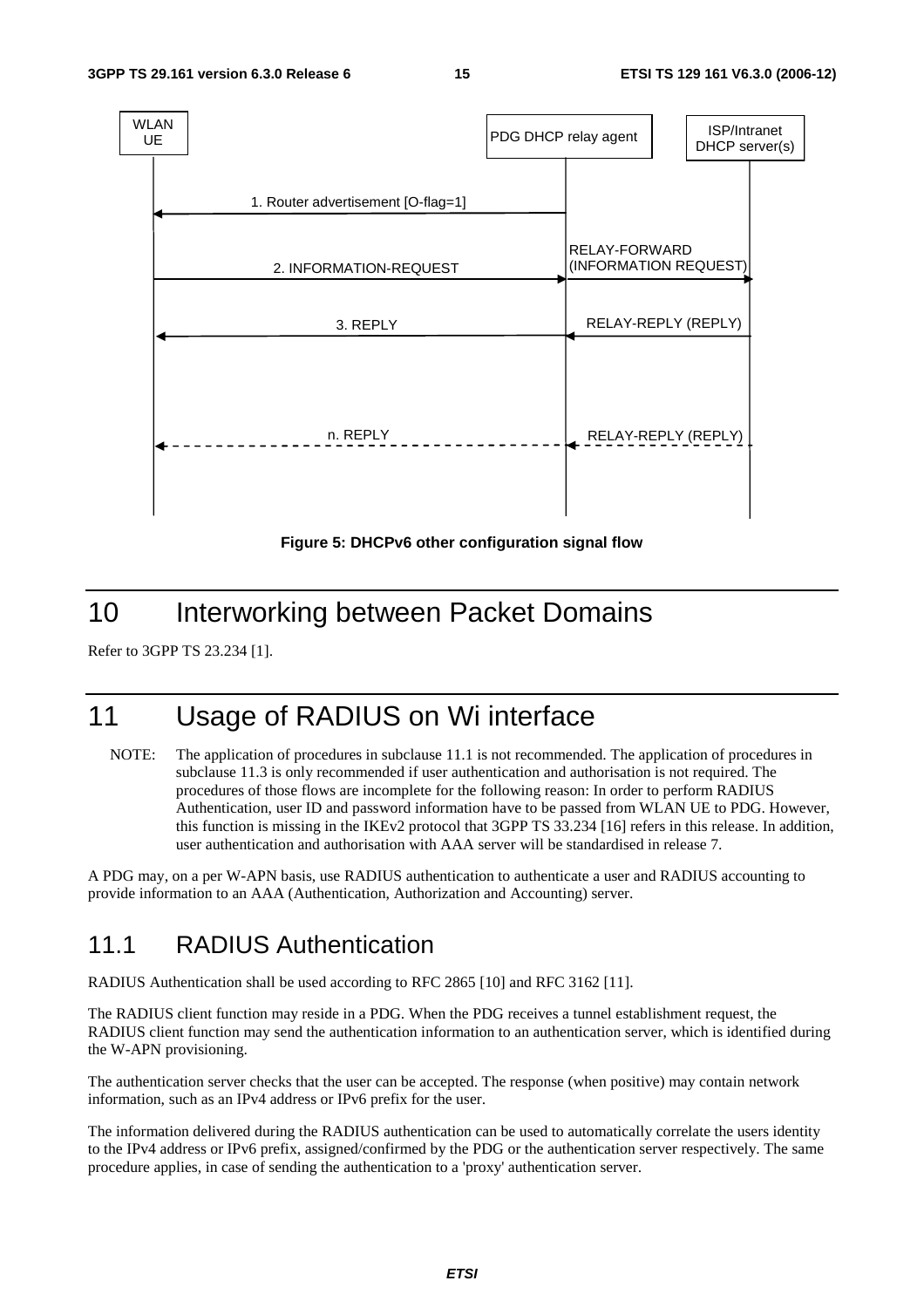### 11.2 RADIUS Accounting

RADIUS Accounting shall be used according to RFC 2866 [12] and RFC 3162 [11].

The RADIUS accounting client function may reside in a PDG. The RADIUS accounting client may send information to an accounting server, which is identified during the W-APN provisioning. The accounting server may store this information and use it to automatically identify the user. This information can be trusted because the 3GPP network has authenticated the subscriber.

The Accounting-Request STOP and the Accounting ON and Accounting OFF messages may be used to ensure that information stored in the accounting server is synchronized with the PDG information.

### 11.3 Authentication and accounting message flows

Figure 6 presents the RADIUS message flows between a PDG and an Authentication, Authorization and Accounting (AAA) server. For details of the tunnel establishment and deletion signalling, refer to 3GPP TS 24.234 [3].



- NOTE 1: If some external applications require RADIUS Accounting request (Start) information before they can process user packets, then the selected W-APN (PDG) may be configured in such a way that the PDG drops user data until the Accounting Response (START) is received from the AAA server. The PDG may wait for the Accounting Response (START) before sending the ike-auth response. The PDG may reject the tunnel establishment, if the Accounting Response (START) is not received.
- NOTE 2: Separate accounting and authentication servers may be used.
- NOTE 3: The Accounting-Request (Start) message may be sent at a later stage, e.g. after IPv6 address has been assigned and PDP Context updated, in case of a stateful address autoconfiguration.

#### **Figure 6: RADIUS message flow**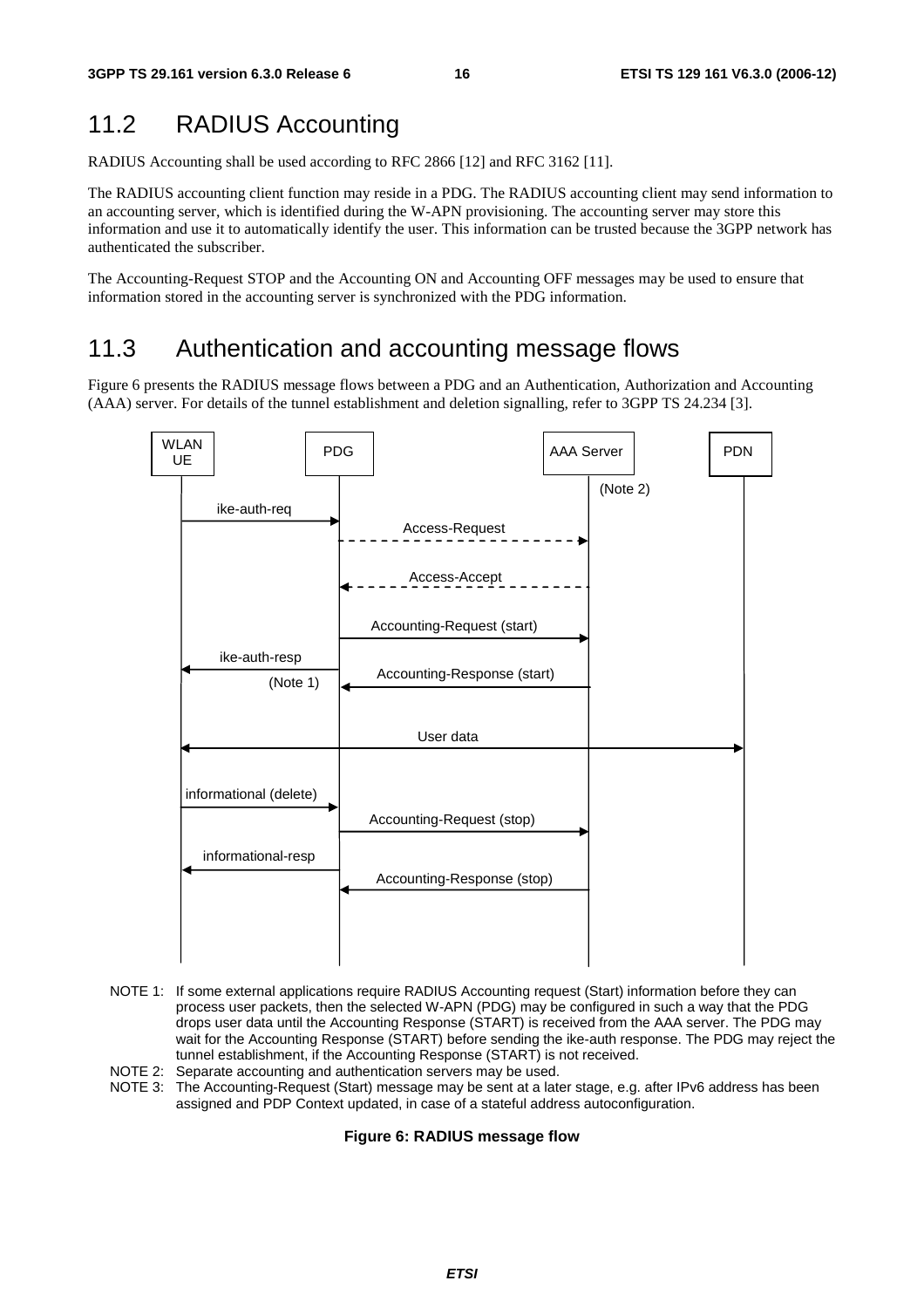When a PDG receives a tunnel establishment request (IKE-AUTH request) for a given W-APN, the PDG may (depending on the configuration for this W-APN) send a RADIUS Access-Request to an AAA server. The AAA server authenticates and authorizes the user. If RADIUS is also responsible for IPv4 address or IPv6 prefix allocation, the AAA server shall return the allocated IPv4 address or IPv6 prefix in the Access-Accept message.

Even if the PDG was not involved in user authentication (e.g. transparent network access mode), it may send a RADIUS Accounting-Request START message to an AAA server. This message contains parameters, e.g. the tuple, which includes the user-id and IPv4 address or IPv6 prefix, to be used by application servers (e.g. WAP gateway) in order to identify the user. This message also indicates to the AAA server that the user session has started. The session is uniquely identified by the Acct-Session-Id that is composed of the Charging-Id and the PDG-Address.

If some external applications require RADIUS Accounting request (Start) information before they can process user packets, then the selected W-APN (PDG) may be configured in such a way that the PDG drops user data until the Accounting Response (START) is received from the AAA server. The PDG may wait for the Accounting Response (START) before sending the tunnels establishment response (IKE-AUTH response). The PDG may reject the tunnel establishment request, if the Accounting Response (START) is not received. The authentication and accounting servers may be separately configured for each W-APN.

At a stateful address autoconfiguration, no IPv4 address or IPv6 prefix is available at tunnel establishment. In that case the PDG may wait to send the Accounting-Request START message until the WLAN UE receives its IP address in a DHCP-REPLY.

When the PDG receives a delete tunnel request (*informational (delete)*) and providing a RADIUS Accounting-Request START message was sent previously, the PDG shall send a RADIUS Accounting-Request STOP message to the AAA server, which indicates the termination of this particular user session. The PDG shall immediately send a delete tunnel response (*informational-resp*), without waiting for an Accounting-Response STOP message from the AAA server.

The AAA server shall deallocate the IPv4 address or IPv6 prefix (if any) initially allocated to the subscriber, if there is no session for the subscriber.

Accounting-Request ON and Accounting-Request OFF messages may be sent from the PDG to the AAA server to ensure the correct synchronization of the session information in the PDG and the AAA server.

The PDG may send an Accounting-Request ON message to the AAA server to indicate that a restart has occurred. The AAA server may then release the associated resources.

Prior to a scheduled restart, the PDG may send Accounting-Request OFF message to the AAA server. The AAA server may then release the associated resources.

If an Access-Challenge is sent to the PDG when an Access-Request message is pending, the PDG shall silently discard the Access-Challenge message and it shall treat an Access-Challenge as though it had received an Access-Reject instead RFC 2865 [10].

### 11.4 List of RADIUS attributes

Refer to the 3GPP TS 29.061 [4], subclause "List of Radius attributes".

### 12 Usage of RADIUS on Pp interface

### 12.1 General

The Pp interface is defined in 3GPP TS 23.141 [18] and allows the PDG to report presence relevant events to the Presence Network Agent (such as tunnel establishment/removal, allocation of the remote IP address for the WLAN UE). The Pp interface is implemented by reusing mechanisms of RADIUS authentication and accounting via Wi interface as defined in clause 11.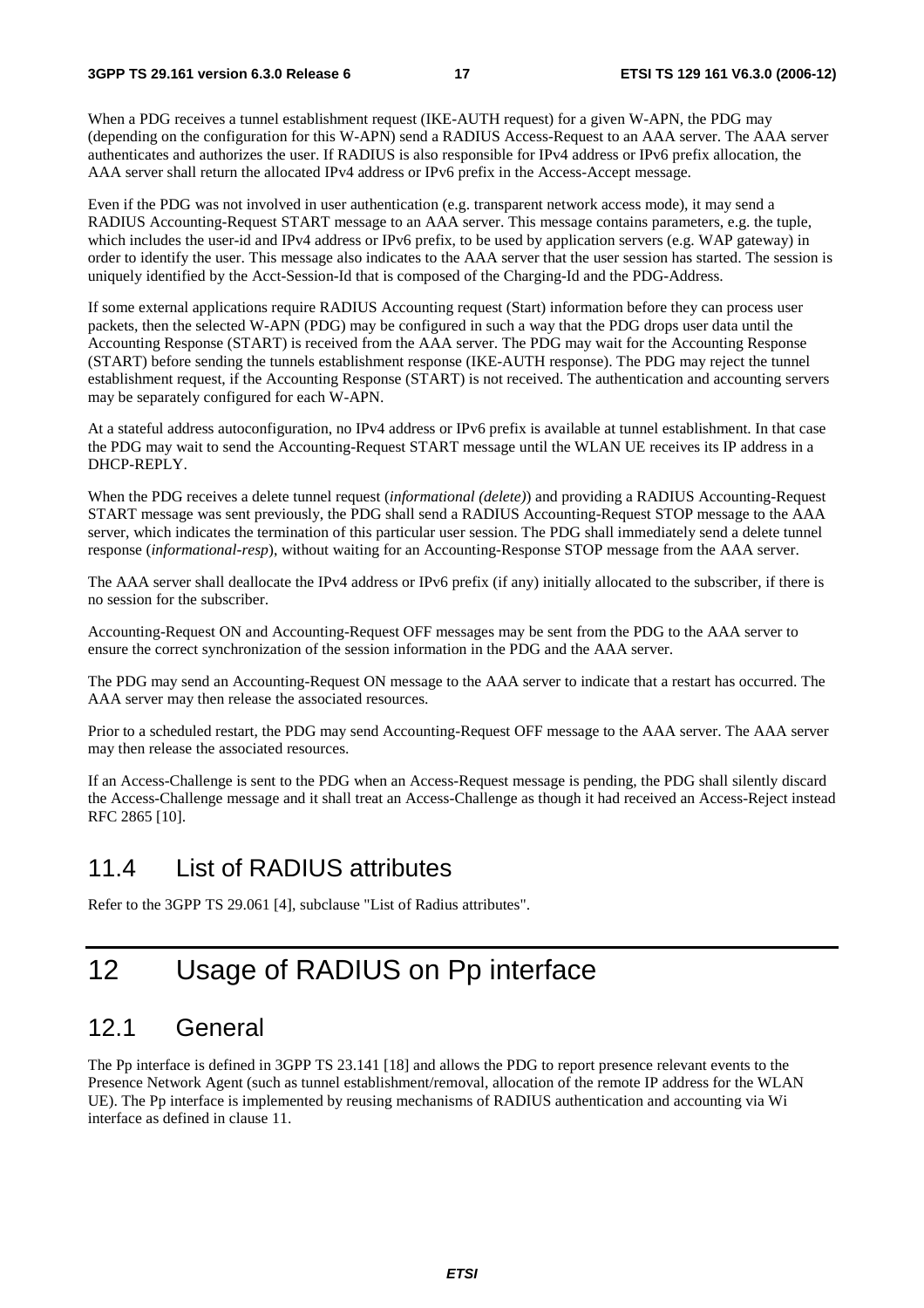### 12.2 Radius Profile for Pp interface

The RADIUS interface on Wi reference point as defined in Clause 11 is used for the Pp Reference Point as clarified in the Profile in this Clause.

Only the following messages are required for the Radius Profile for the Pp reference Point:

- Accounting-Request START
- Accounting-Response START
- Accounting-Request STOP
- Accounting-Response STOP

For the Radius Profile for the Pp Reference Point, only the mandatory Parameters within the Accounting-Request START and Accounting-Request STOP messages according to 3GPP TS 29.061 [4] Clauses 16.4.3 and 16.4.4, respectively, and the Parameter "Calling-Station-Id" need to be supported. The usage of other parameters is optional. They may be ignored by the Presence Network Agent.

### 12.3 Interconnecting the Presence Network Agent and the PDG

The Presence Network Agent may be directly attached to the PDG or via a Radius Proxy.

If the PDG needs to connect both to some AAA server via the Wi interface and a Presence Network Agent via the Pp interface for the same APN, but supports only a single RADIUS interface, the PDG can be directly attached to that AAA server. The Presence Network Agent can in turn be attached to that AAA server, which acts as a RADIUS proxy. If the AAA server is configured as a RADIUS Proxy between the Presence Network Agent and the PDG, the Radius Profile for the Pp Reference Point shall be applicable on the interface between the Presence Network Agent and the AAA server.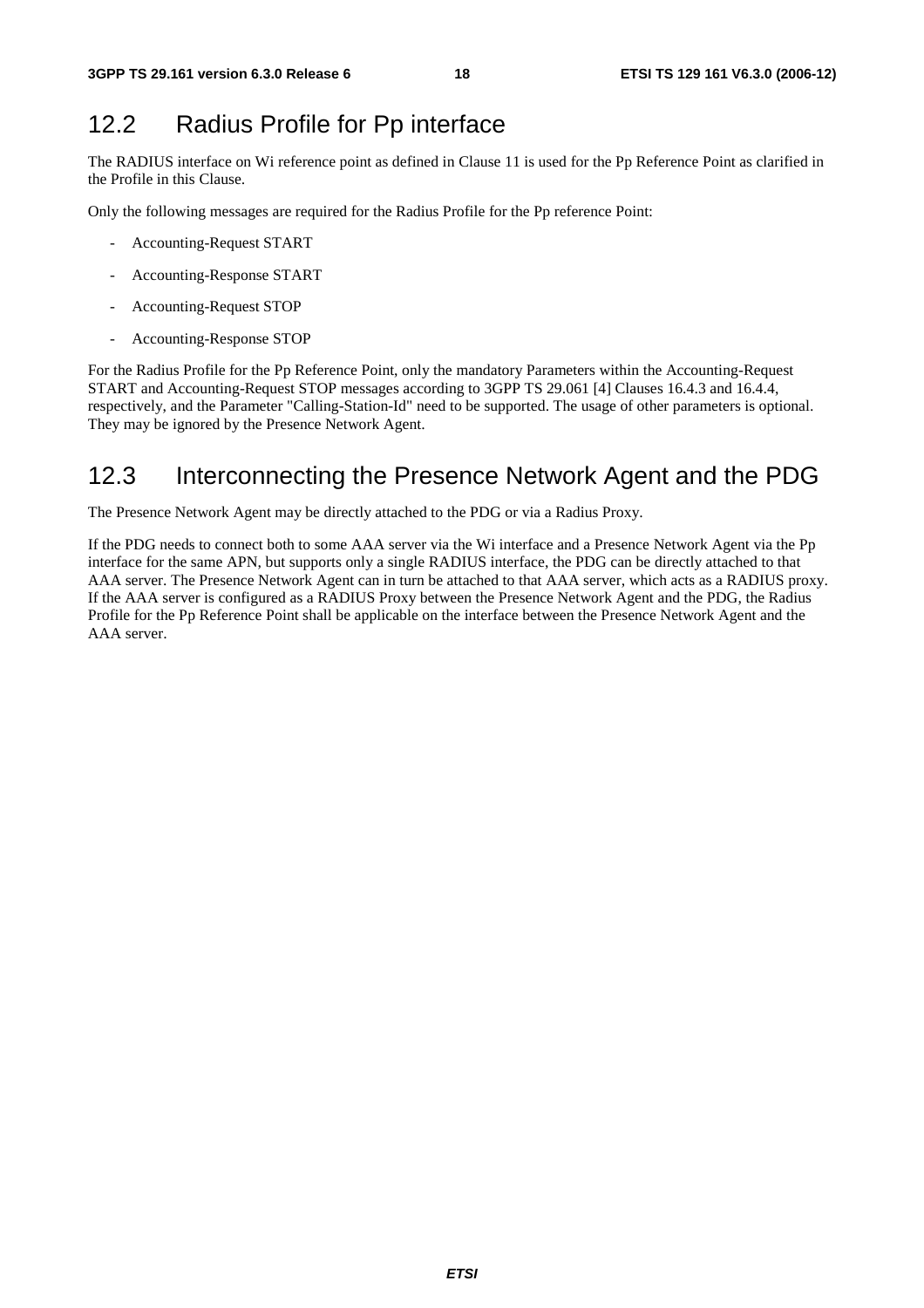### Annex A (informative): Change history

| <b>Change history</b> |             |                      |  |     |                                                         |            |            |  |
|-----------------------|-------------|----------------------|--|-----|---------------------------------------------------------|------------|------------|--|
| <b>Date</b>           | <b>TSG#</b> | <b>ITSG Doc. ICR</b> |  | ReV | Subject/Comment                                         | <b>Old</b> | <b>New</b> |  |
| 2004-09               | 25          | NP-040344            |  |     | Approved by CN Plenary and placed under change control  | 2.0.1      | 6.0.0      |  |
| 2005-06               | 28          | ICP-050041100212     |  |     | Po Interface                                            | 6.0.0      | 6.1.0      |  |
| 2006-06               | 32          | CP-060348 005        |  |     | Depreciating authentication and authorization functions | 6.1.0      | 6.2.0      |  |
| 2006-12               | 34          | CP-0606221007        |  |     | Correcting a reference to TS 29.061 in TS 29.161        | 6.2.0      | 6.3.0      |  |